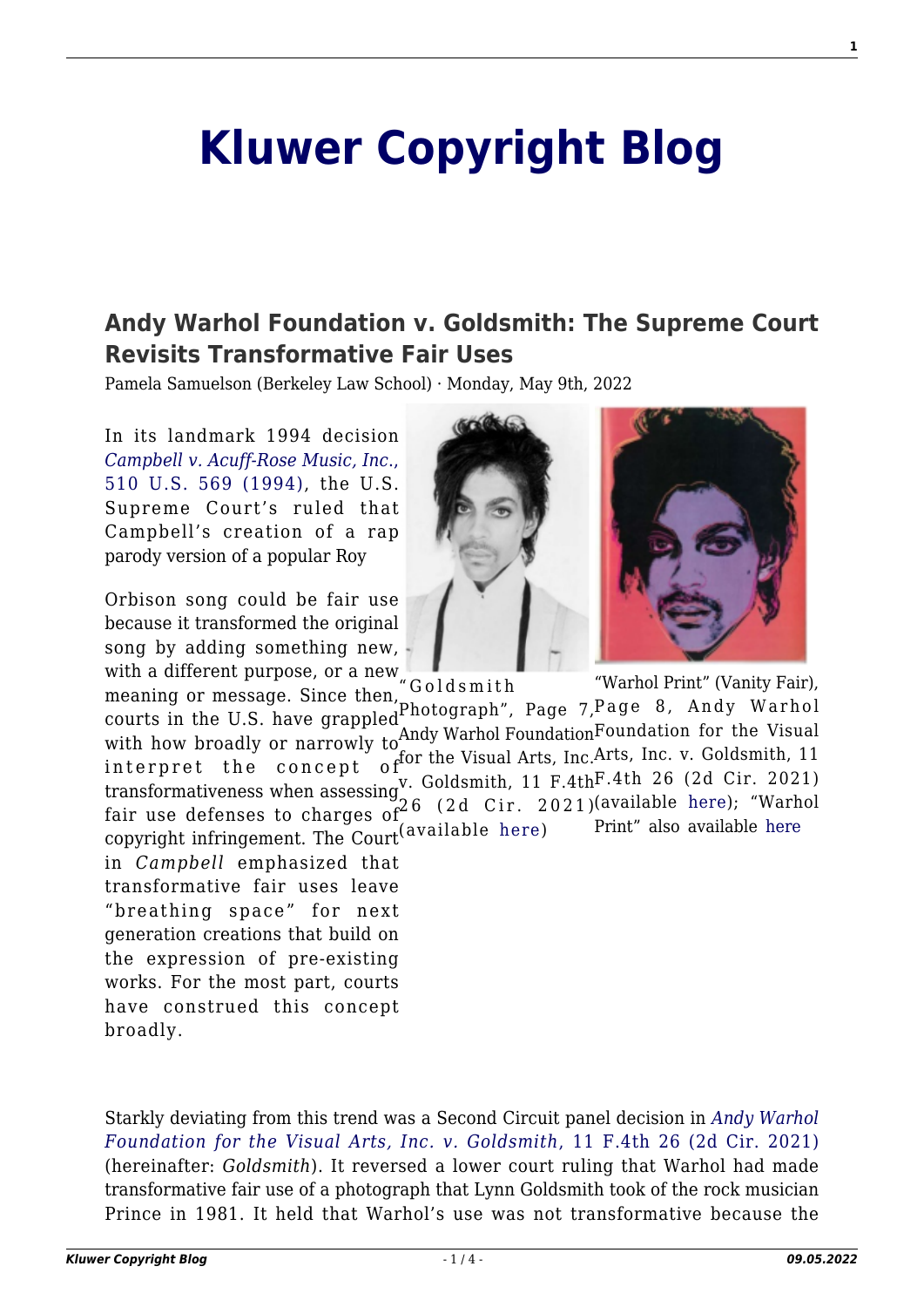photograph was the "recognizable foundation" of the Warhol Prince Series. The panel abjured the "new message or meaning" test for transformativeness which the Supreme Court first announced in *Campbell* and reaffirmed in last year's fair use decision, *[Google Inc. v. Oracle Corp. Am](https://www.supremecourt.gov/opinions/20pdf/18-956_d18f.pdf)*[., 141 S.Ct. 1183 \(2021\)](https://www.supremecourt.gov/opinions/20pdf/18-956_d18f.pdf).

In seeking Supreme Court review, the Foundation argued that the *Goldsmith* decision was inconsistent with the Court's teachings in *Campbell* and *Google*. The Court will review that decision in the fall of 2022.

**The facts of** *Goldsmith* **are straightforward**. Vanity Fair decided to publish an article about the rock singer Prince in a 1984 magazine. Vanity Fair contacted Lynn Goldsmith's licensing agency in search of a photograph of that performer to serve as an artist reference. The agency granted Vanity Fair a license to use a Goldsmith photograph of Prince for this purpose on a one-time-only basis. Vanity Fair then commissioned Andy Warhol to prepare an art work of Prince to accompany the article and supplied him with the Goldsmith photograph as a source material. Vanity Fair published the resulting colorful Warhol print of Prince in its magazine, crediting Goldsmith as its source (see [here](https://archive.vanityfair.com/article/1984/11/purple-fame)).

Many years later, after the tragic death of Prince in 2016, Vanity Fair decided to publish a special issue about him and contacted the Warhol Foundation about reusing the 1984 print for it. When Vanity Fair found out that Warhol had made additional prints based on the Goldsmith photo, it chose a different one to serve as the front cover of the special issue. Goldsmith saw the special issue and noticed that the cover was based on one of her photographs of Prince. She contacted the Foundation about her copyright claim, and then registered the photograph with the Copyright Office as an unpublished work.

Confident that Warhol's use of the photograph was non-infringing, the Foundation sued for a declaratory judgment that Warhol's prints were not substantially similar to Goldstein's photograph and, alternatively, that Warhol had made fair use of the photograph. Goldsmith counterclaimed for copyright infringement. A trial court granted the Foundation's motion for summary judgment on the fair use defense and denied Goldsmith's cross-motion for summary judgment.

**The trial court viewed Warhol's Prince Series as transformative** because, in keeping with *Campbell*, his works had a different meaning and conveyed a different message than Goldsmith's photograph. The court emphasized the many artistic differences between Warhol's prints and Goldsmith's photograph, concluding that Warhol had taken no more than was reasonable in light of his transformative purpose. It noted that the Warhol Prince Series did not supplant market demand for Goldsmith's photograph and, in fact, operated in a very different market than her photograph. Besides, Goldsmith had chosen not to license that photograph to others. Consequently, the market harm factor did not cut against Warhol's fair use defense.

**Goldsmith's appeal met with success before the Second Circuit**. The panel concluded that Warhol's use of the Goldsmith photograph was not transformative. The panel regarded judges as ill-suited to make judgments about the meaning or message of works such as the Warhol prints. Nor should judges consider the artist's intent or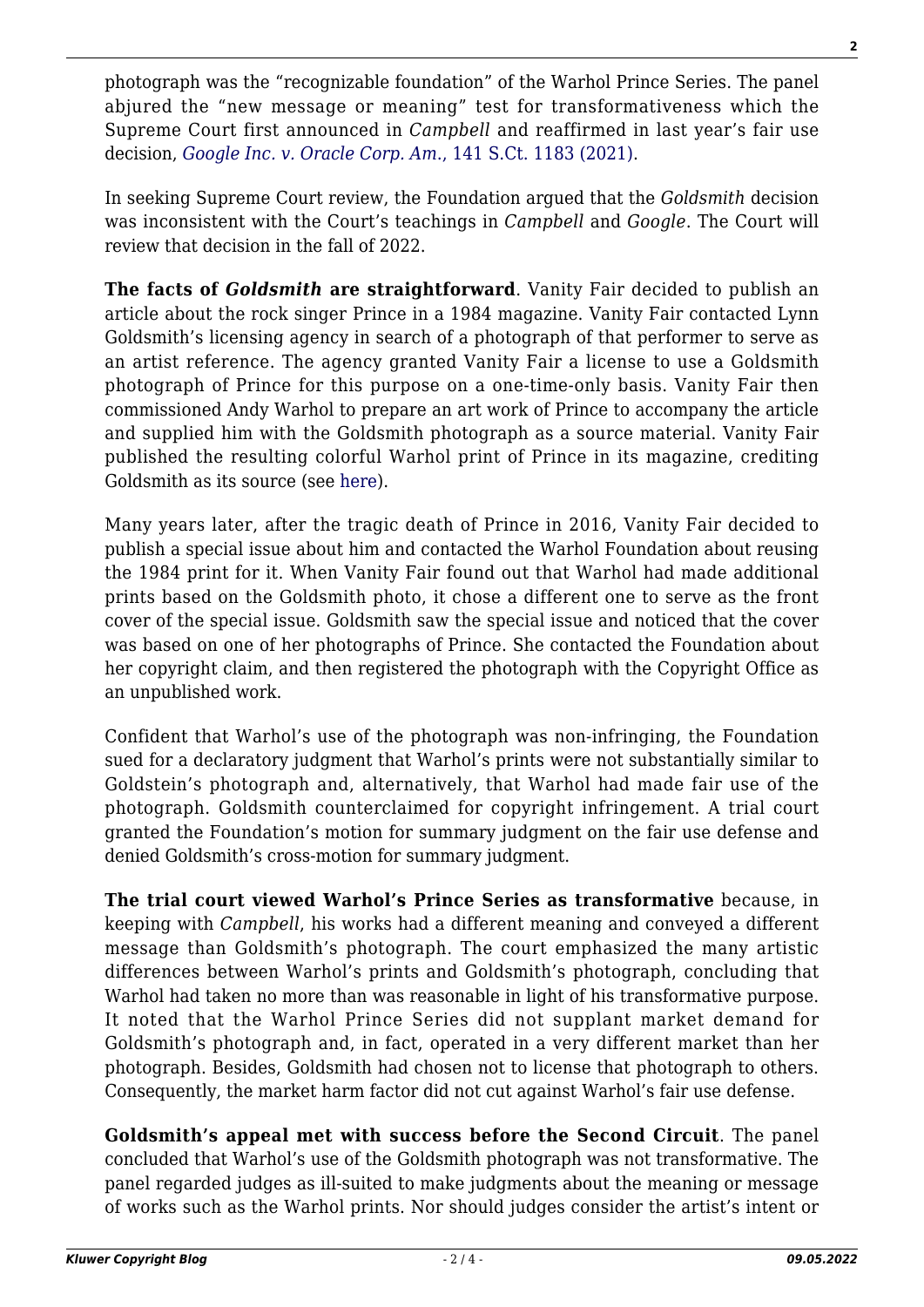the views of art critics in deciding whether a secondary work was transformative. In its view, judges should instead look at the plaintiff's and defendant's works side-byside and "examine whether the secondary work's use of its source material is in service of a 'fundamentally different and new' artistic purpose and character such that the secondary work stands apart from the 'raw material' used to create it."

The panel concluded that Warhol's Prince Series "retains the essential element of its source material" and Goldsmith's photograph "remains the recognizable foundation upon which the Prince Series is built." At a high level of generality, moreover, it regarded the Goldsmith photograph and the Prince Series as "shar[ing] the same overarching purpose (i.e., to serve as works of visual art)." While not holding that Warhol's Prince works were infringing derivatives, the panel suggested that they were closer to this category than to the transformative uses that courts had found to be fair.

Also weighing against the Foundation's fair use defense, in the panel's view, was that Warhol had "borrowed significantly from the Goldsmith Photograph, both quantitatively and qualitatively." The panel characterized Warhol's works as "instantly recognizable as depictions or images of the Goldsmith Photograph itself." While the panel agreed with the Foundation that Goldsmith's and Warhol's works "occupy distinct markets," it concluded that "the Prince Series works pose cognizable harm to Goldsmith's market to license the Goldsmith Photograph to publications for editorial purposes and to other artists to create derivative works based on the Goldsmith Photograph and similar works." Hence, the panel concluded that the Warhol works had made unfair use of Goldsmith's photograph.

**Although the panel asserted that its ruling in** *Goldsmith* **was "fully consistent" with last year's** *Google* **decision, this assertion is flatly wrong**. The *Google* decision reaffirmed the *Campbell* test for transformativeness, namely, whether the accused work adds something new and has a different purpose or conveys a new meaning or message. As a matter of law, the Warhol works are unquestionably transformative under this test. The Second Circuit's "recognizability" test is at odds with *Campbell* because the Roy Orbison song was instantly recognizable in Campbell's rap version. The Second Circuit's insistence in *Goldsmith* that the second work must have "an entirely distinct [creative] purpose" is inconsistent with *Google* because Google's reuse of Oracle declaring code was held to be transformative, even though it served exactly the same purpose as Oracle's use. This was because the reuse of that code enabled ongoing creativity both by Google and by Java programmers who made apps for the Android platform.

Of course, just because a use is transformative does not automatically mean the use is fair, although transformativeness is generally an important consideration in fair use cases. To me, it matters that Warhol was given the Goldsmith photograph as an artist reference, and nothing in the record indicates that Vanity Fair told him about a onetime-use limitation. The *Goldsmith* case raises the very tricky question about how to distinguish transformative fair uses from transformative adaptations that infringe the derivative work right. Let's hope the Supreme Court's *Goldsmith* decision provides guidance about how to answer this thorny question.